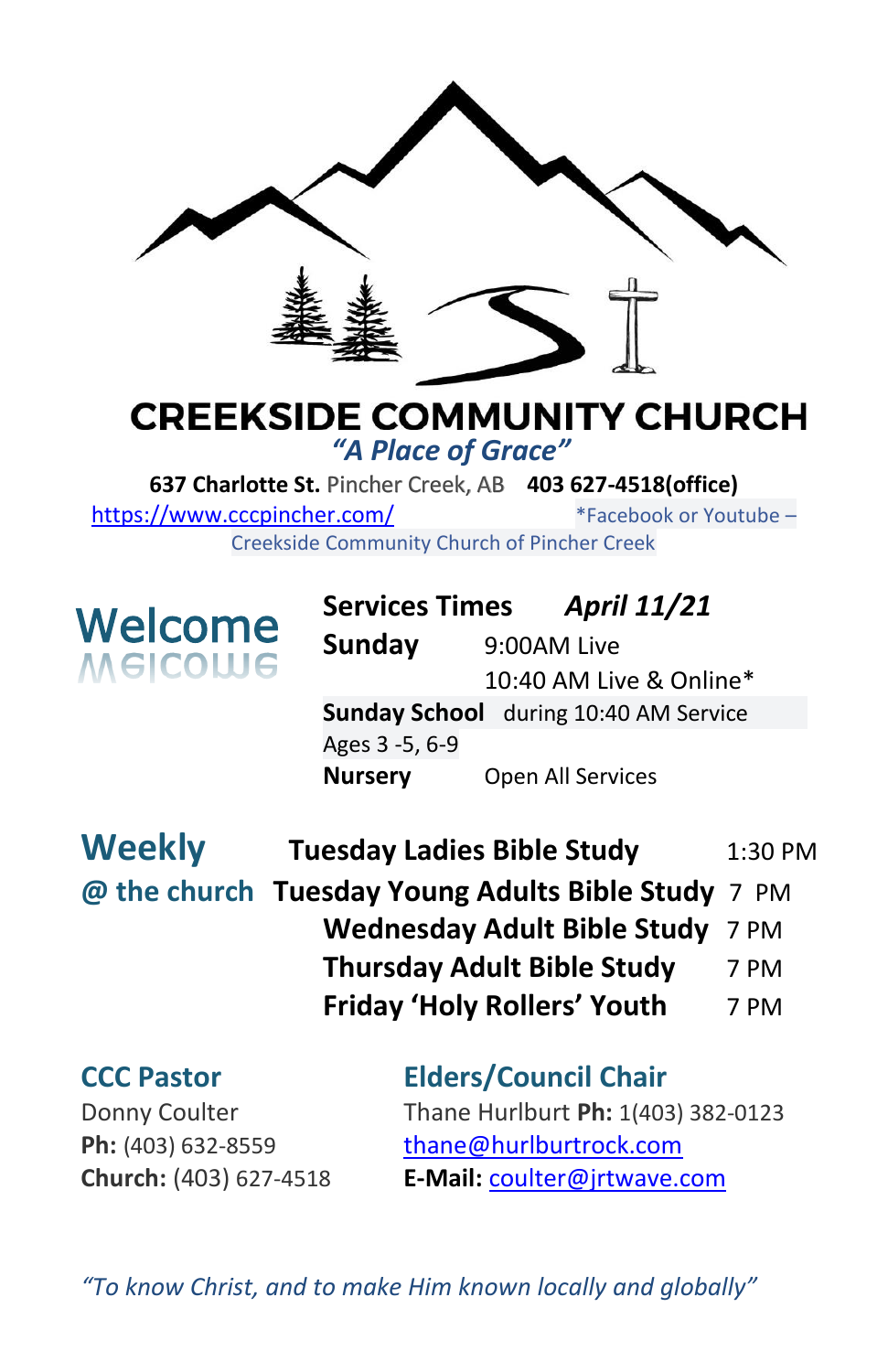# **Ministries & Outreach**

**Community** Joy Hurlburt *Deacon of Congregational Care 403 330-5399*, [joy@hurlburtrock.com](mailto:joy@hurlburtrock.com) **Missions** [sherryakitt@gmail.com](mailto:sherryakitt@gmail.com) **Prayer Needs** Pastor Donny **Youth Ministry 'Holy Rollers' Youth** Lachlan Terpstra Chelsea & Eli Barton **Ph: 403-339-0879 Ph: 403-795-2733 Today's Worship Service**

**Welcome and Announcements** Pastor Donny & Thane *Covid 19 mandated attendance allowances (33 people), wearing of masks, physical distancing, entry main doors, exit north door – all still being adhered to for each service*

Take a walk through the Entryway and the CE wing to see the refreshing of these physical areas of our church. Thank you especially to Joy and to Dana for all your work planning, painting, decorating

**Worship through Music** led by Dana, Nikki and Jaden **1 st Service** - *Nothing but the blood My hope is built Jesus is all the world to me* **2 nd Service -** *This is amazing Grace Death was arrested My Savior my God I will wait for you Psalm 130*

#### **Today's Prayer and Praise**

**–** pray for our communities once again in lockdown as many face financial and social costs to hopes, plans, family

- pray for our witness of love, peace, mercy and humility to our neighbour(s)
- pray for safety of farmers & ranchers now working the land, especially with the constant threat of wildfires

**Offerings Options - box** on back table. Or **Mail** to Creekside Community Church Box 757, Pincher Creek T0K 2J0. **Auto-debit** or **e-transfer** – [ccctreasurer20@gmail.com](mailto:ccctreasurer20@gmail.com)

**Benevolent offering** - box also on back table or add to your auto-debit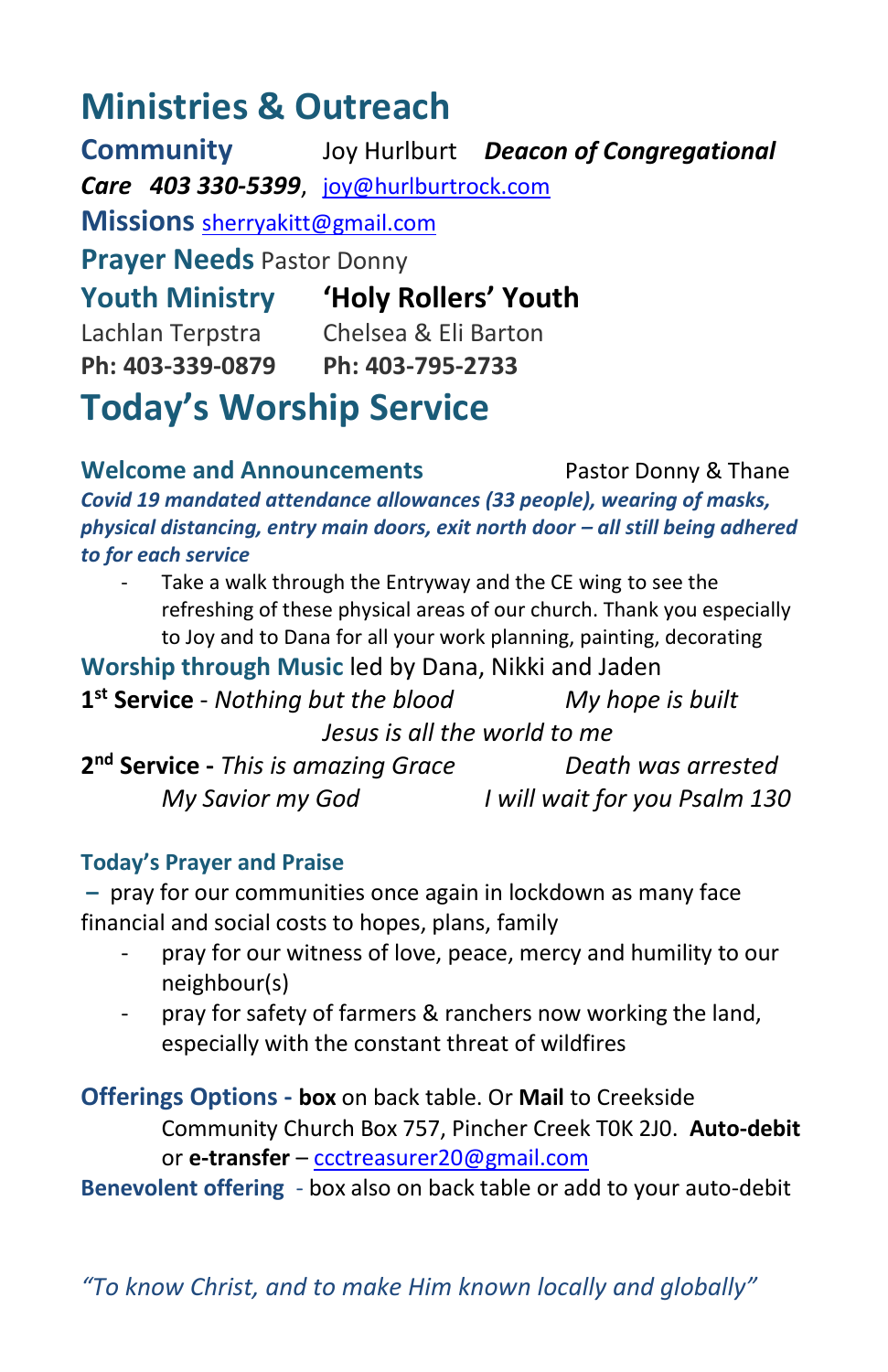**Breaking Cycles of Hunger –** this month's fundraising campaign. Use your regular giving pattern to designate funds. More info on back page

**Today's Message Notes . . .**

#### *Behold Your God -*

The Greatness of His Sovereignty Isaiah 40:21-26

- **I. Sovreignty defined**
	- A. The will of God
	- B. The free will of man

#### **II. God's Rule over inanimate creation**

- A. He sits over the circle
- B. The stars and heavens at His bidding

#### **III. He rules over ALL the affairs of mankind**

- Daniel 2:20,21
- Proverbs 21:1
- Acts 12:23
- Isaiah 14:24,25
- Proverbs 21:30

#### **Practical:**

- 1. We must do what we can within righteous means
- 2. Satan does not have the ability to speed up, slow down or prevent the will of god
- 3. Psalm 31:15 your time is in His hands! Trust Him and praise Him!

*"To know Christ, and to make Him known locally and globally"*